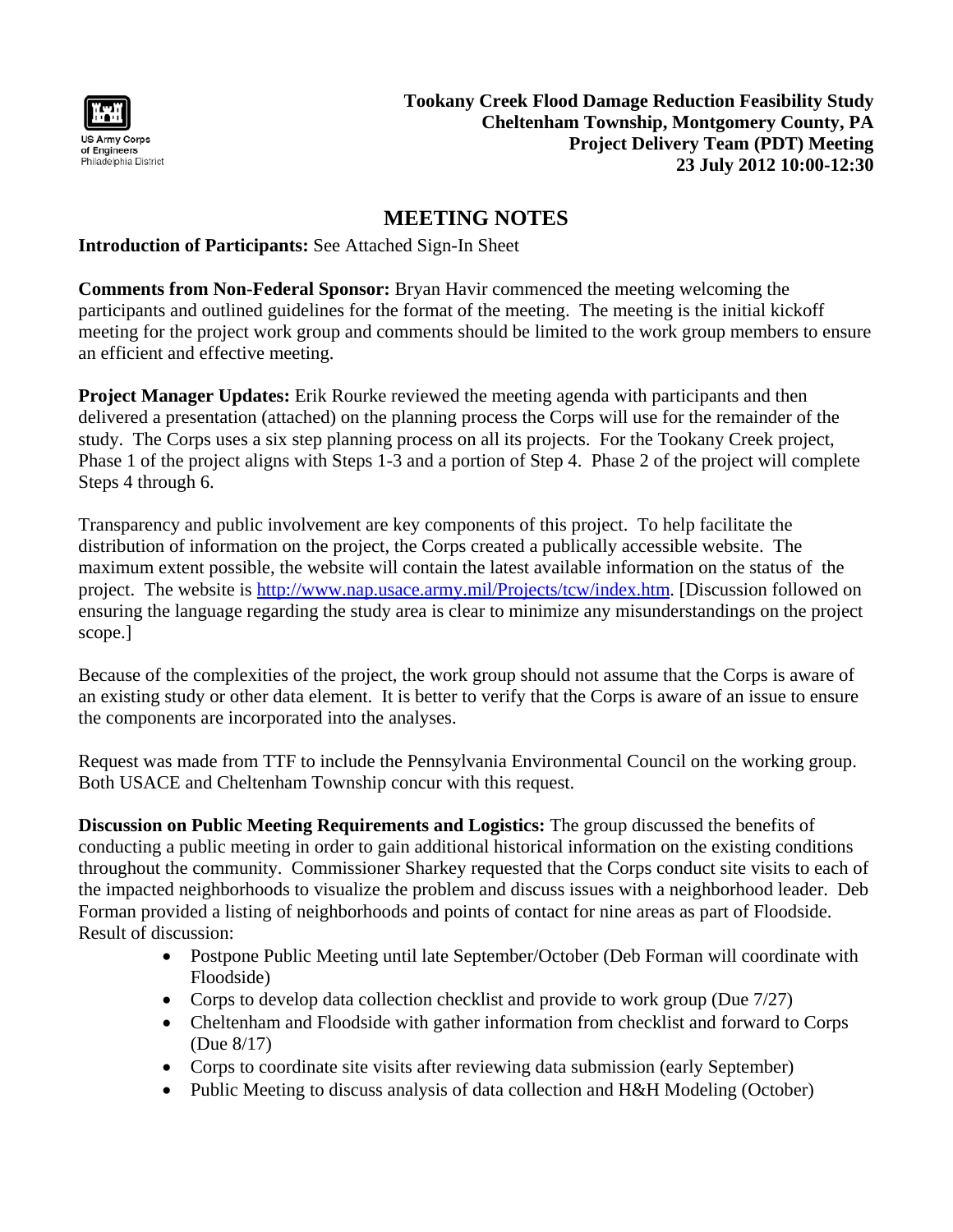**Hydrology and Hydraulics Study Plan:** Mike Bartles presented information on the study plan for the hydrologic analysis and described the decision process to use the GSSHA (Gridded Surface and Subsurface Hydrologic Analysis) software. The presentation highlighted the capabilities of using GSSHA such as incorporating Low Impact Development (LID) such as green roofs or rain barrels.

It was clarified that the hydrologic analysis will encompass the entire watershed while the hydraulics analysis will focus on the streams within Cheltenham Township. The Corps requested that Cheltenham Township prioritize the streams and identify any areas that do not present existing flood problems. This will aid the Corps in prioritizing resources and potentially focusing funding on areas other than hydraulics.

**Review and Update Project Management Plan:** Additions to the work group roster will be added to the PMP. No other changes discussed.

**Establish Meeting and Reporting Schedule/Format:** Future public meetings will take place in the evening. Work group meetings will occur during the day and utilize teleconferencing to the maximum amount. The next meeting will occur in mid-August. The Corps will forward a "Doodle Request" to the group to evaluate a date. Additional information to follow.